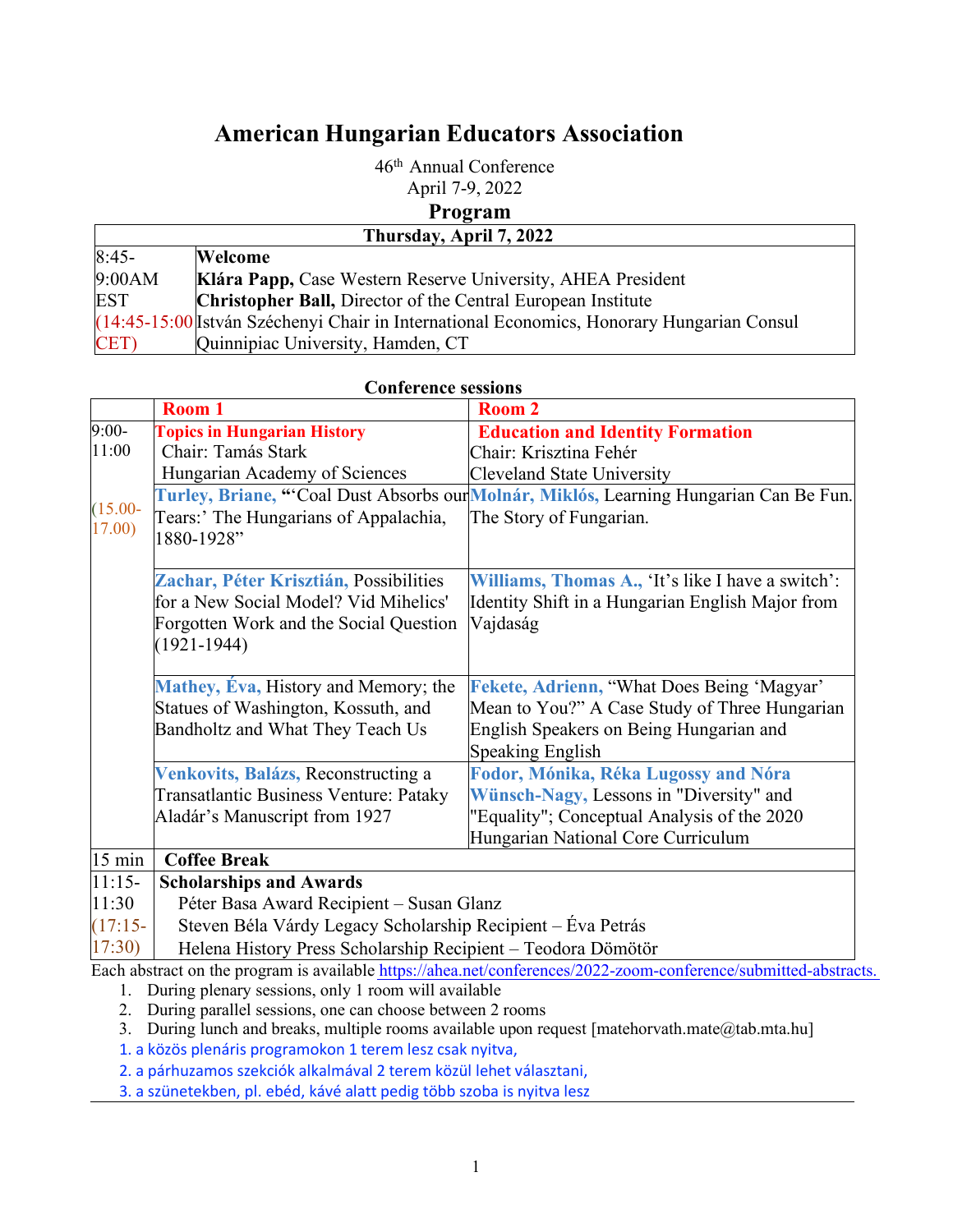|            | Room 1                                                                | <b>Room 2</b>                                                                         |
|------------|-----------------------------------------------------------------------|---------------------------------------------------------------------------------------|
| $11:30-$   | <b>Roundtable Discussion:</b>                                         | <b>Book Presentations (1.)</b>                                                        |
| 12:30      | Kádár Lynn, Katalin (Organizer), A                                    | Chair: Klára Papp                                                                     |
|            | Thorn in the Rosebush: The American                                   | Case Western Reserve University                                                       |
|            | Bartók Estate and Archives During the                                 |                                                                                       |
| $17:30-$   | Cold War, 1946-1967                                                   | Thomas Sakmyster, Hungary's Admiral on                                                |
| 18:30      | Discussants:                                                          | Horseback: Miklós Horthy 1918-1944, introduced                                        |
|            | Chair: Peter Laki                                                     | by Géza Jeszenszky                                                                    |
|            | Carl Leafstedt                                                        | András Ludányi, My American Road Trip,                                                |
|            | Sarah Lucas                                                           | introduced by Károly Jókay                                                            |
|            | Etelka Nyilasi                                                        | Jeff Kaplan, Anti-Semitism in Hungary:                                                |
|            |                                                                       | Appearance and Reality, introduced by Jeff                                            |
|            |                                                                       | Kaplan                                                                                |
| 30 min     | <b>Lunch break; networking opportunities</b>                          |                                                                                       |
| $1:00-$    | Room 1                                                                | Room 2                                                                                |
| 3:00       | <b>Decisive Events in Hungarian History</b>                           | <b>Perspectives in Hungarian Literature</b>                                           |
|            | Susan M. Papp                                                         | Chair: Mari Réthelyi                                                                  |
|            | University of Toronto                                                 | Louisiana State University                                                            |
|            | Deák, Nóra, Escape from Fear to                                       | Novák, Anikó, Captured by Stereotypes -                                               |
|            | Freedom: Social Sisters as Refugees                                   | Representations of Refugees in Contemporary                                           |
|            |                                                                       | Hungarian Literature                                                                  |
| $(19.00 -$ |                                                                       | Sohar, Paul, Recent Hungarian History Reflected                                       |
| 21:00)     | Hajtó, Vera, The Reception of                                         |                                                                                       |
|            | Hungarian Migrants in Belgium in 1956                                 | in Katalin Mezey's Poetry                                                             |
|            | and 1957. Refugee Camp, Social                                        |                                                                                       |
|            | Organizations and Charitable Individuals                              |                                                                                       |
|            | Kecskés, Gusztáv D., Az ENSZ                                          | Szamosi, Gertrud, Hungarian History Through                                           |
|            | Menekültügyi Főbiztosának Hivatala<br>és az 1956-os magyar menekültek | the Looking Glass of Tamás Dobozy                                                     |
|            |                                                                       |                                                                                       |
|            | <b>Szokolay, Domokos, Fates and</b>                                   | Lénárt-Muszka, Zsuzsanna, Embodiment,                                                 |
|            |                                                                       | Heterotopias: Resistance, Retaliation and Violence, and Intertextuality in Anna Szabó |
|            | a Historic Turning Point in the                                       | T.'s Szabadulógyakorlat                                                               |
|            | Sopronkőhida Prison 1944-1945                                         |                                                                                       |
| 15 min     | <b>Coffee Break</b>                                                   |                                                                                       |
|            | Room 1                                                                | Room <sub>2</sub>                                                                     |
| $3:15-$    | <b>Folk Music and Dance</b>                                           | <b>Hungary in Twentieth-Century Literature, Music</b>                                 |
| 5:15       | in an International Context                                           | and Film                                                                              |
|            | Chair: Sarah Lucas                                                    | Chair: Katalin Kádár Lynn                                                             |
|            | Texas A&M University-Kingsville.                                      | <b>Helena History Press</b>                                                           |
|            | Bozzay, Zina, Applying the Táncház                                    | Parapatics, Andrea, Three Sociolinguistic                                             |
| $(21.15 -$ | Method to Worldwide Hungarian Folk                                    | Methods of Testing Language Attitudes towards                                         |
| 23.15)     | <b>Singing Teaching</b>                                               | <b>Hungarian Dialects</b>                                                             |
|            |                                                                       |                                                                                       |
|            | Vasvári, Louise O., Concert Pianist Agi                               | Varga, Balázs, Problems of Masculinities in                                           |
|            |                                                                       |                                                                                       |
|            | U.S. in its Broader Historical Context                                |                                                                                       |
|            | Jambor's Refugee Musical Life in the                                  | Contemporary Hungarian Romantic Comedies                                              |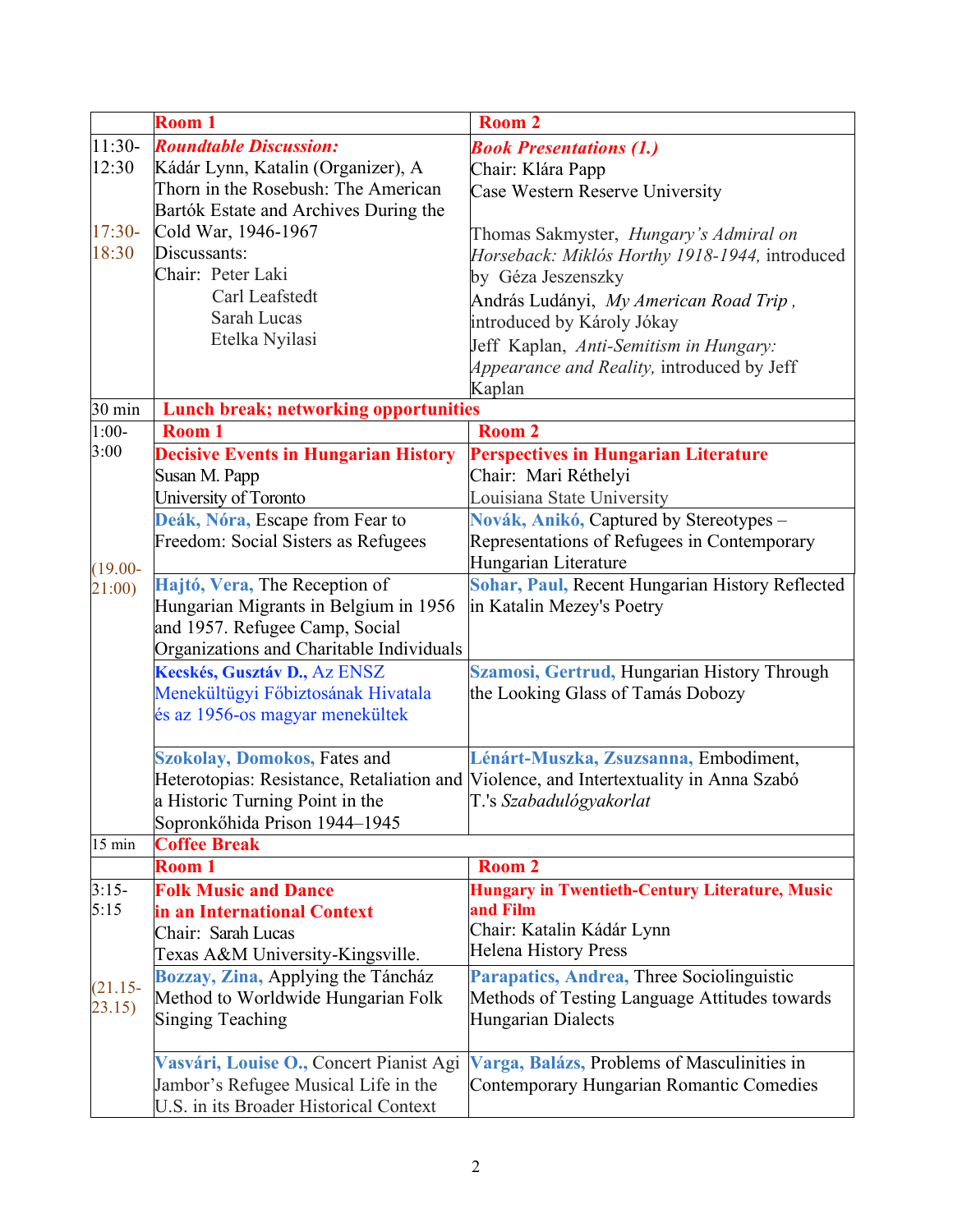|           | Chong, Angela, Hungarian American                                               | Szabó, Éva, The Impact of the Pandemic Crisis on                                     |
|-----------|---------------------------------------------------------------------------------|--------------------------------------------------------------------------------------|
|           | Children's Piano Literature for Beginners: Women's Value Judgements: A Study of |                                                                                      |
|           | a Newly Discovered Genre?                                                       | Hungarian Women with Close Ties to Church                                            |
|           |                                                                                 | Congregations                                                                        |
|           | Salamon, Soma, Tradition, Theory,                                               | Jarjabka, Ákos, Edit Dukai and Köő Norbert,                                          |
|           | Practice. Mission Statement of the Folk                                         | A megalakulás, alkalmazkodás és megújulás                                            |
|           | Music Department at Liszt Ferenc                                                | időszakai a Pécsi Tudományegyetem Diaszpóra                                          |
|           | Academy of Music, Budapest                                                      | Projekt Hálózat működésében a COVID tükrében                                         |
| $5:15 -$  |                                                                                 | <b>EVENING PROGRAM</b>                                                               |
| 6:15      |                                                                                 | Perspectives on Putin's Invasion of Ukraine                                          |
|           |                                                                                 | Q & A with Historian András Rácz (research fellow, associate professor,              |
| $(23:15-$ |                                                                                 | Institute for Strategic and Defense Studies, University of Public Service, Budapest) |
| 00:15     |                                                                                 | Moderator: Péter Krisztián Zachar, PhD, habil. (associate professor, Department Head |
|           |                                                                                 | for International Relations and Diplomacy, University of Public Service)             |

| Friday, April 8, 2022                      |                                                                                                         |                                                                                      |
|--------------------------------------------|---------------------------------------------------------------------------------------------------------|--------------------------------------------------------------------------------------|
|                                            | Room 1                                                                                                  | Room <sub>2</sub>                                                                    |
| $9:00-$                                    | <b>Literature</b>                                                                                       | <b>Adapting to New Realities during COVID</b>                                        |
| 11:00                                      | Chair: Helga Lénárt-Cheng                                                                               | Chair: Ákos Farkas                                                                   |
|                                            | Saint Mary's College                                                                                    | Eötvös Loránd University, Budapest                                                   |
| $(15:00 -$                                 | Basa, Enikő Molnár. Pandemics in                                                                        | Dömötör, Teodóra, Bibliotherapy in Hungary                                           |
| 17:00)                                     | Hungarian Literature                                                                                    | amid Covid-19                                                                        |
|                                            | Romero, Julián, Ferenc Réder and                                                                        | Lévai, Péter, Cross-Border Digital Dance                                             |
|                                            | Dalma Balogh, Márai Sándor:                                                                             | <b>Education During COVID-19</b>                                                     |
|                                            | Sociological Meditations of a Writer<br>$(1900-1928)$                                                   |                                                                                      |
|                                            | Vöő, Gabriella, Multispecies Events in                                                                  | Olson, Judith, A Shock to the System: How                                            |
|                                            | the Zoopoetics of Géza Szőcs                                                                            | Hungarian Dance Groups are Coping with Covid-<br>19                                  |
|                                            |                                                                                                         | Lewis, Virginia L. Commodification and Székely, Anna, Hungarian Revival Folk Dancers |
|                                            | the Repression of Agency in Zsigmond                                                                    | During the Coronavirus Epidemic Through the                                          |
|                                            | Móricz's Novel Gold in the Mud                                                                          | Meme #legényesezzotthon ['do legényes at home']                                      |
| $11:00-$                                   |                                                                                                         |                                                                                      |
| 11:50                                      |                                                                                                         | <b>Keynote Address</b>                                                               |
| $(17:00 -$                                 | Cultural lenses and biological filters on what makes a Hungarian in the present and in the distant past |                                                                                      |
| 17.50)                                     | Emőke J.E. Szathmáry, CM, OM, PhD, FRSC.                                                                |                                                                                      |
| President Emeritus, University of Manitoba |                                                                                                         |                                                                                      |
| $10 \text{ min}$                           | <b>Coffee Break</b>                                                                                     |                                                                                      |
|                                            |                                                                                                         |                                                                                      |
|                                            |                                                                                                         |                                                                                      |
|                                            |                                                                                                         |                                                                                      |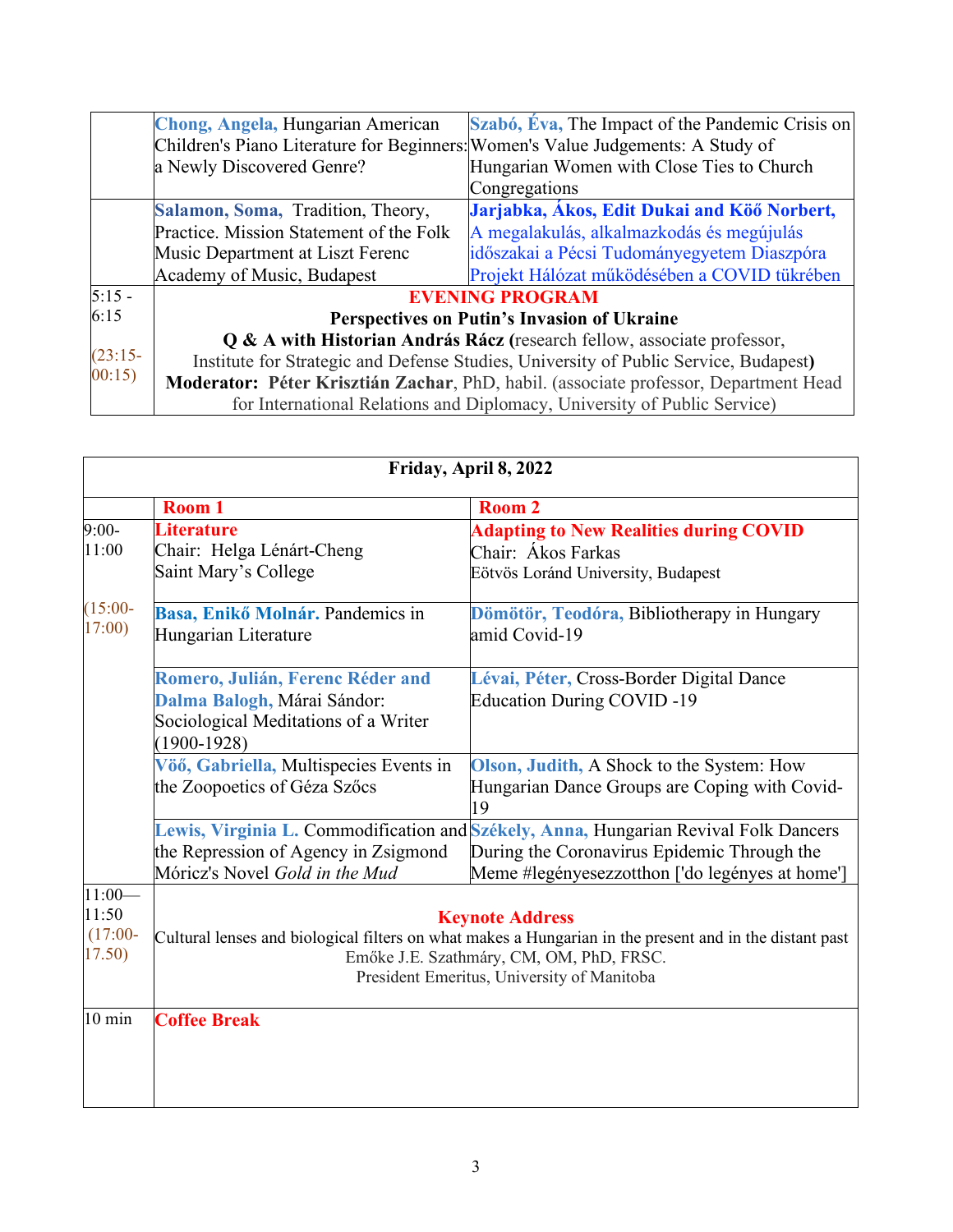|                      | <b>Room 1</b>                                                                                                                                                                                                | Room 2                                                                                                                                                                                                         |
|----------------------|--------------------------------------------------------------------------------------------------------------------------------------------------------------------------------------------------------------|----------------------------------------------------------------------------------------------------------------------------------------------------------------------------------------------------------------|
|                      | <b>Influences and Consequences</b>                                                                                                                                                                           | <b>Book Presentations (2.)</b>                                                                                                                                                                                 |
|                      | Chair: Andrew Behrendt                                                                                                                                                                                       | $12:00 - 1:00$ PM                                                                                                                                                                                              |
| $12:00-$<br>1:30     | U Missouri Science & Technology                                                                                                                                                                              | Chair: Judith Kesserű Némethy<br>New York University                                                                                                                                                           |
| 18:00-<br>19:30      | Stark, Tamás, New Sources on the Fate<br>of Hungarian Prisoners in Soviet<br>Captivity                                                                                                                       | Balázs Ablonczy. GO EAST! A History of<br>Hungarian Turanism.<br>Zoltán Peterecz. Royall Tyler and Hungary: An                                                                                                 |
|                      | Petrás, Éva, Legacy of Margit Slachta, a<br>Pro-Active Social and Political<br>Representative of Modern Catholic<br>Thinking<br>Scheibner, Tamás. British Refugee Aid<br>after the 1956 Hungarian Revolution | American in Europe and the Crisis Years, 1918-<br>1953.<br>Susan M. Papp. Fresh Voices from the Periphery.<br>Youthful Perspectives of Minorities 100 Years<br>After Trianon.<br>30 min lunch break/networking |
|                      | Room 1                                                                                                                                                                                                       | Room <sub>2</sub>                                                                                                                                                                                              |
| $1:30-$<br>3:30      | <b>Hungarian Artists Acknowledged</b><br>Chair: Judith Olson<br>American Folklore Centrum                                                                                                                    | <b>Seminal Moments in History and Beyond</b><br>Chair: András Ludányi<br>Ohio Northern University                                                                                                              |
| $(19.30 -$<br>21.30) | Csató, Péter, Playing on the Beat:<br>Hungarian Conductors Making American Hungarian Refugees<br>Sound                                                                                                       | Máté, Zsolt, Medical Status of the 1956                                                                                                                                                                        |
|                      | Kovács, Steven, Hungarian Plays into<br><b>American Films</b>                                                                                                                                                | Niessen, James P. The World Council of<br>Churches in Hungary, 1956: Catalyst of<br>Revolution and Flight?                                                                                                     |
|                      | Gábos, Judit, Challenges, Limits and<br>Possibilities, or how we made the best of<br>COVID-19 shutdowns                                                                                                      | Murber, Ibolya, Az 1956-os forradalom után<br>szülő nélkül menekülő kis- és fiatalkorúak<br>története                                                                                                          |
|                      | Method for Children Aged 2 to 7                                                                                                                                                                              | Hegedűsné Tóth, Zsuzsanna, "Busy with Katona, Csaba, Rigó Jancsi és Amerika: a<br>Music" – an Innovative Music Education cigányprímás életének tengerentúli vonatkozásai                                       |
| 15 min               | <b>Coffee Break</b>                                                                                                                                                                                          |                                                                                                                                                                                                                |
| $3:45-$              | Room 1                                                                                                                                                                                                       | Room <sub>2</sub>                                                                                                                                                                                              |
| 5:45                 | <b>Title: Topics in History</b><br>Chair: Jim Niessen<br><b>Rutgers University Libraries</b>                                                                                                                 | <b>Title: Topics on Immigration</b><br>Chair: Endre Szentkirályi<br>Nordonia Hills City Schools                                                                                                                |
| $(21.45 -$<br>23.45) | Allen, Marguerite DeHuszar, A French<br>Diplomatic Initiative: the Revue de<br>Hongrie (1908-1931)                                                                                                           | Kovács, Eszter, Diasporization and Integration<br>Patterns of New Hungarian Emigrants in the UK<br>and Austria                                                                                                 |
|                      | <b>Behrendt, Andrew, Vacated Throne:</b><br>Eghia Hovhannesian and the Campaign to Migrant Integration Models in Hungary<br>Restore Gödöllő                                                                  | Popova, Ekaterina, Rubik's Cube: Simulations of                                                                                                                                                                |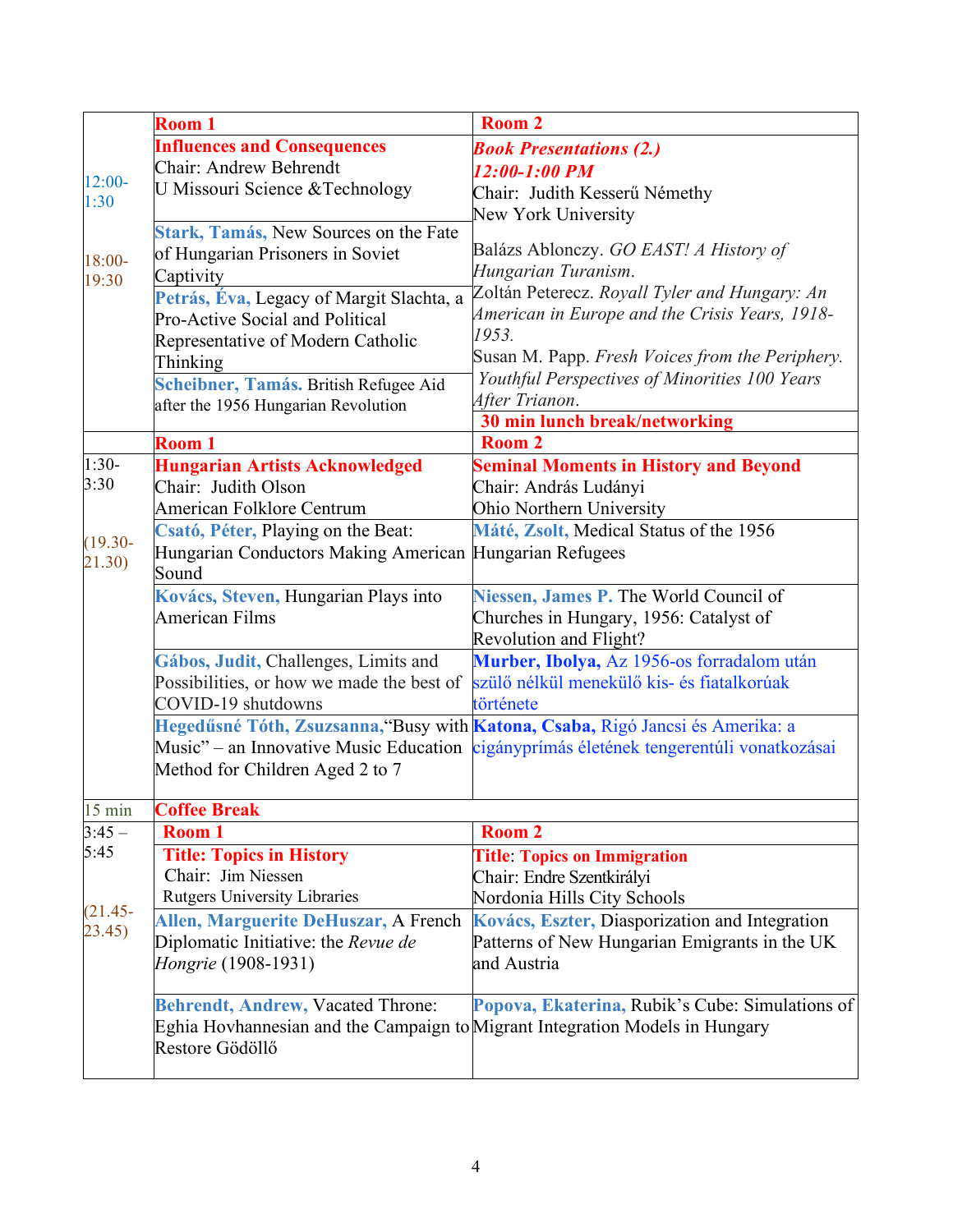|                                      | Seat in the 17th Century Transylvania:<br>Between Conventional Rhetoric and<br>Reality                                                                  | Molnár, Lehel, Unitarians in Háromszék Gazsó, Dániel, A jelenkori magyar társadalmat<br>érintő migrációs folyamatok                                                    |
|--------------------------------------|---------------------------------------------------------------------------------------------------------------------------------------------------------|------------------------------------------------------------------------------------------------------------------------------------------------------------------------|
|                                      | <b>Ivan, Emese, Recollect, Reconnect,</b><br><b>Basketball Team</b>                                                                                     | <b>Pintz, Katalin, Where is Home? The Identity and</b><br>Reunite: The Story of a Hungarian Junior Language Use of Hungarian-American Ethnic<br><b>Return Migrants</b> |
| $5:45-$<br>6:45<br>$23:45-$<br>00:45 | <b>DINNER/ EVENING PROGRAM</b><br>Conversation with Judit Gábos – pianist – educator with<br>concert pieces from the repertoire of Hungarian composers. |                                                                                                                                                                        |

## **Saturday, April 9, 2022**

| $8:45-$                                            | <b>AHEA ANNUAL MEETING</b>                                                                                     |                                                                                                                                                                                                  |
|----------------------------------------------------|----------------------------------------------------------------------------------------------------------------|--------------------------------------------------------------------------------------------------------------------------------------------------------------------------------------------------|
| 9:45                                               | President's report – Klára Papp<br>1.                                                                          |                                                                                                                                                                                                  |
| Vice President's report - Helga Lénárt-Cheng<br>2. |                                                                                                                |                                                                                                                                                                                                  |
| $(14.45 -$                                         | Secretary's report - Zsuzsanna Varga<br>3 <sub>1</sub>                                                         |                                                                                                                                                                                                  |
| 15.45)                                             | Treasurer's report - Kálmán Magyar<br>4.                                                                       |                                                                                                                                                                                                  |
| Plans for AHEA23 – setting and date<br>5.          |                                                                                                                |                                                                                                                                                                                                  |
| $9:45-$                                            |                                                                                                                |                                                                                                                                                                                                  |
| 10:00                                              |                                                                                                                | Gherdán, Katalin, Reboot your Roots – Scholarship Program for the Hungarian Diaspora                                                                                                             |
| $15:45-$                                           |                                                                                                                |                                                                                                                                                                                                  |
| 16:00                                              |                                                                                                                |                                                                                                                                                                                                  |
|                                                    | Room 1                                                                                                         | <b>Room 2</b>                                                                                                                                                                                    |
| $10:00-$                                           | <b>Title: Influences and Role Models</b>                                                                       | <b>Title: Education Matters</b>                                                                                                                                                                  |
| 12.00                                              | Chair: Zsuzsanna Varga                                                                                         | Chair: Viktoria Batista                                                                                                                                                                          |
|                                                    | University of Glasgow                                                                                          | University of Pittsburgh                                                                                                                                                                         |
| $(16.00 -$<br>18.00)                               | Bálint, Ágnes, Mester és tanítvány<br>Babits Mihály és Németh László<br>regényeiben                            | Sárosi-Mardirosz, Krisztina-Mária, The Impact<br>of Online Media on the Public Language Used in<br>Transylvania                                                                                  |
|                                                    | Pereszlényi-Pintér, Mártha, 'Páris<br>felett a furcsán elborult hajnal':<br>Radnóti and his French Connections | Szélpál, Lívia Klára, The Impact of the Csokonai<br>Kör and the Dugonics Társaság on Debrecen's and<br>Szeged's Urban Images in the Light of the US<br>Associational Culture in the 19th Century |